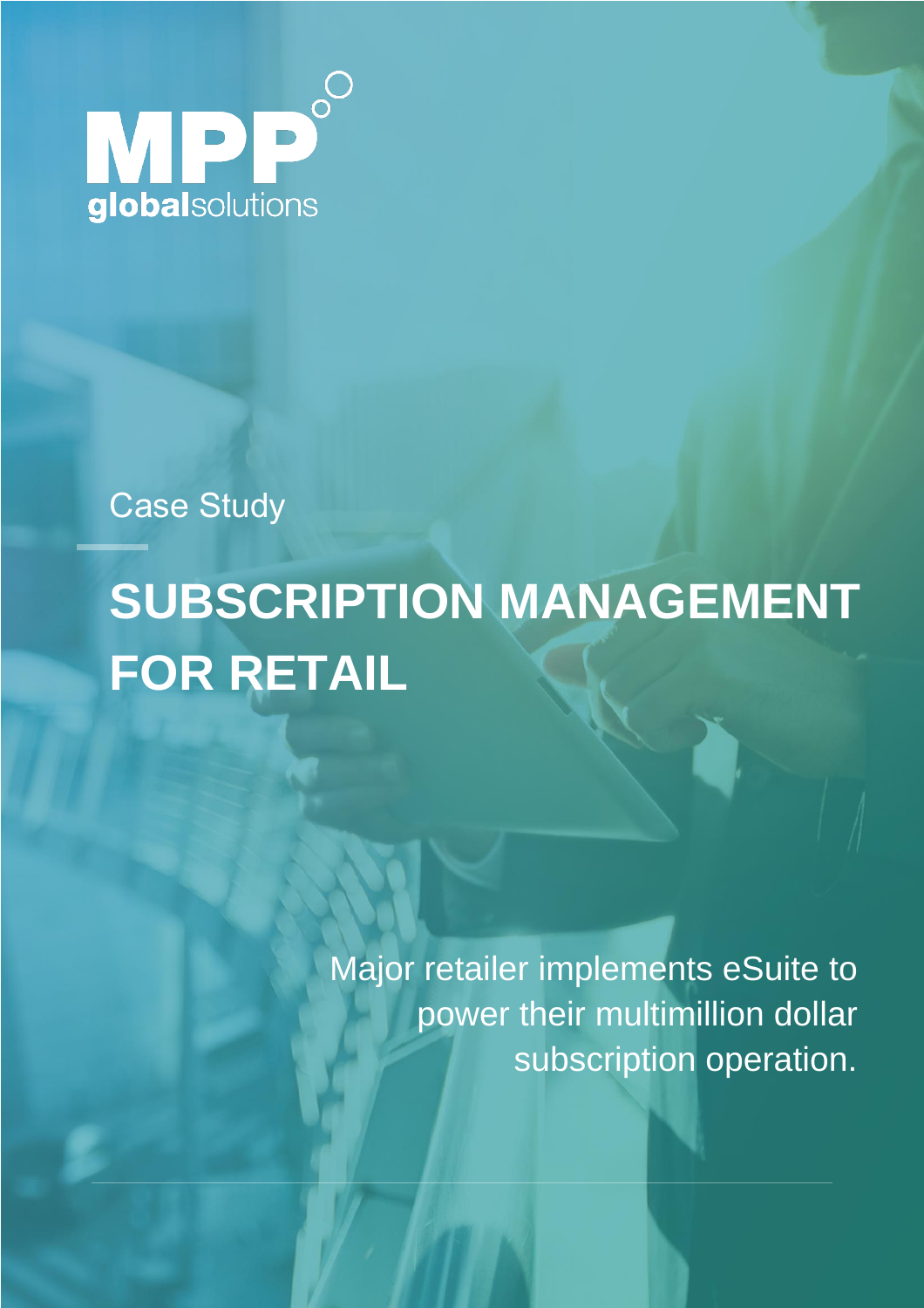



## **Overview**

The subscription model is currently the fastest growing revenue stream for retailers<sup>1</sup>. Retailers with just online storefronts were quick to follow in the footsteps of media organizations and offer their customers a selection of curated products delivered on a periodic basis.

Traditional retailers with brick and morter shops have been slower to adopt this business model with only 'niche' traditional retailers operating subscription and replenishment models since legacy systems are usually in place, creating inflexibility and ultimately prohibiting the desired growth path.

In 2016, a major UK high street retailer invited MPP Global to tender for a project to replace a legacy platform that manages the subscription of their physical product catalogue. With MPP Global's advanced monetization solution, eSuite, the retailer was able to seamlessly continue their subscription business model, but also increase revenue and improve customer engagement, both online and in-store.

## Project Requirements

When the major UK retailer approached MPP Global, they had been tied to the incumbent platform and had expressed that it was restricting the company's product team from creating new price points, offers and promotions along with more complex subscription schedules. Because the platform had been in place for so long, it was becoming obsolete and very expensive to maintain. The platform was home-grown, hosted in-house and was a growing liability on their balance sheet.

To overcome the challenges associated with this legacy subscription platform and to extend their competitive advantage, it was essential for the retailer to implement a new, more flexible platform. The decision was taken to replace the system with a future-proofed cloud alternative that provided greater flexibility, simpler usability and significant operational savings. This led the retailer to MPP Global, whose eSuite platform would enable the company to interact with new audiences, strengthen current customer relations and to grow subscription revenues.

The new subscription management platform would be used to:

- Manage all billing cycles and payments
- Create and manage all subscription pricing via an easy-to-use dashboard
- Collect customer support tasks for internal store users and a large call centre operation
- $\circ$ Report on financial performance and revenue recognition across the network of stores

The retailer's subscription scheme has over 1 million active customers, each making regular payments and receiving goods delivered to their choice of address. It was imperative for the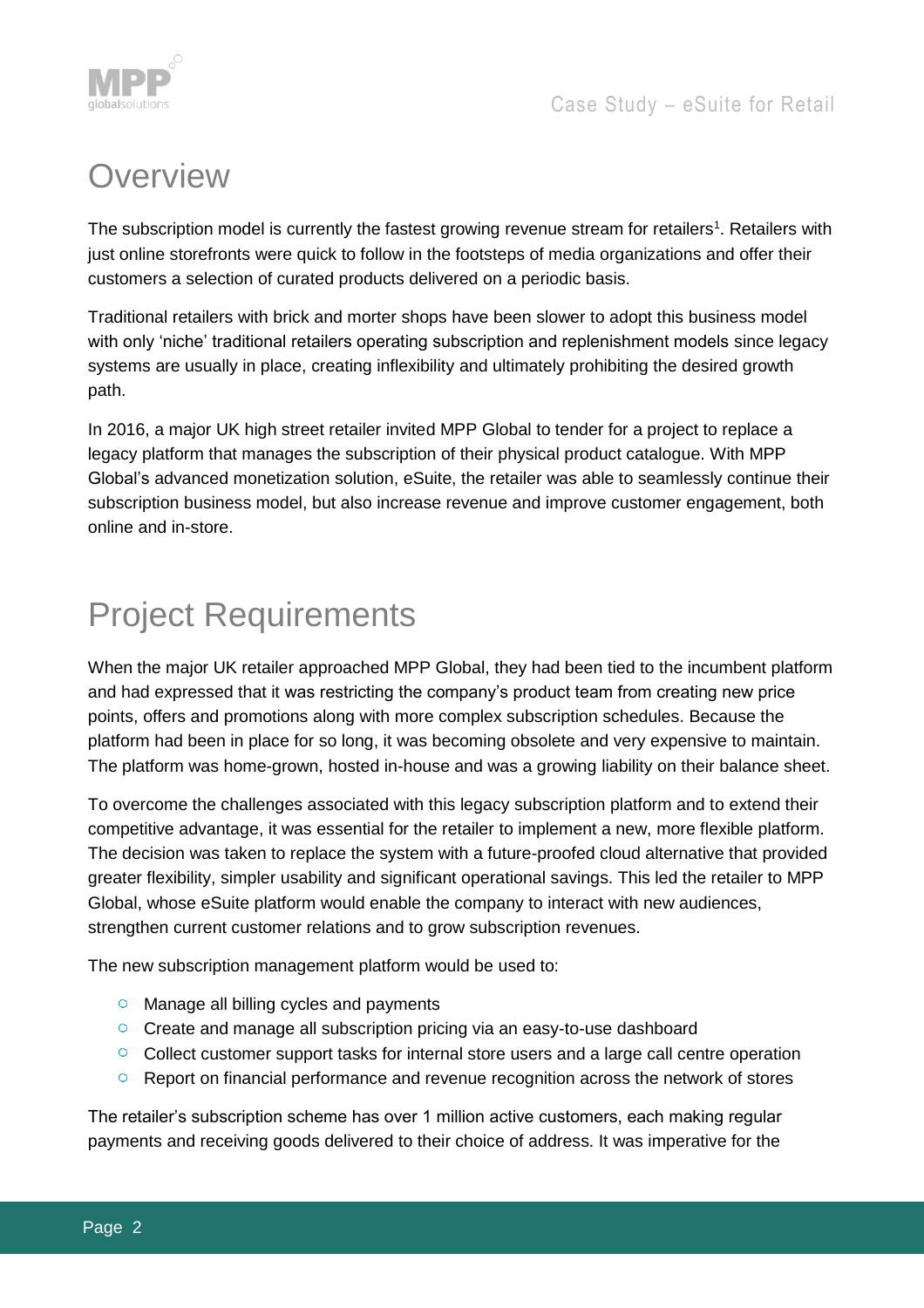

project to retain all customers and to keep their payment dates and deliveries unchanged. To ensure this, the exercise necessitated the migration of over 4 million data records into the new subscription management platform.

## The Solution

Following the RFP process, MPP Global's eSuite platform was selected by the retailer to replace their internal legacy system, providing extensive new functionality for subscription management.

The replacement platform was required to take an external data feed of customer profile data to provide a tailored price to the customer based upon their individual preferences. With over 80,000 permutations, this "Pricing Calculator" needed to support highly complex business rules, be frequently updated by non-technical members of the retailer's team and to deliver the product and pricing recommendation to stores in real-time.



It was essential for the new platform to be tightly integrated with the retailer's supply chain; sending numerous order files to distribution warehouses in a secure manner. The integration required multiple delivery options, returns and in-package marketing literature (determined by the customer's product recommendation).

The retailer has a complex in-store system that enables store personnel to collect customer data and manage in-store stock levels. The eSuite implementation has been designed to seamlessly integrate with the in-store system; reducing training requirements and preventing the store team from having to navigate multiple systems and manage various sets of credentials.

Financial reporting and the ability to manage revenue recognition across a network of 800+ stores were a major issue for the old subscription management platform. eSuite has enabled the retailer to centralise all reporting, providing access to financial data at group and customer levels in realtime. Internal administration tasks such as transferring a customer between stores for aftersales management, refunding with subscription credits and managing the customer's payment and personal details, can also now all be conducted instantly by non-technical store staff.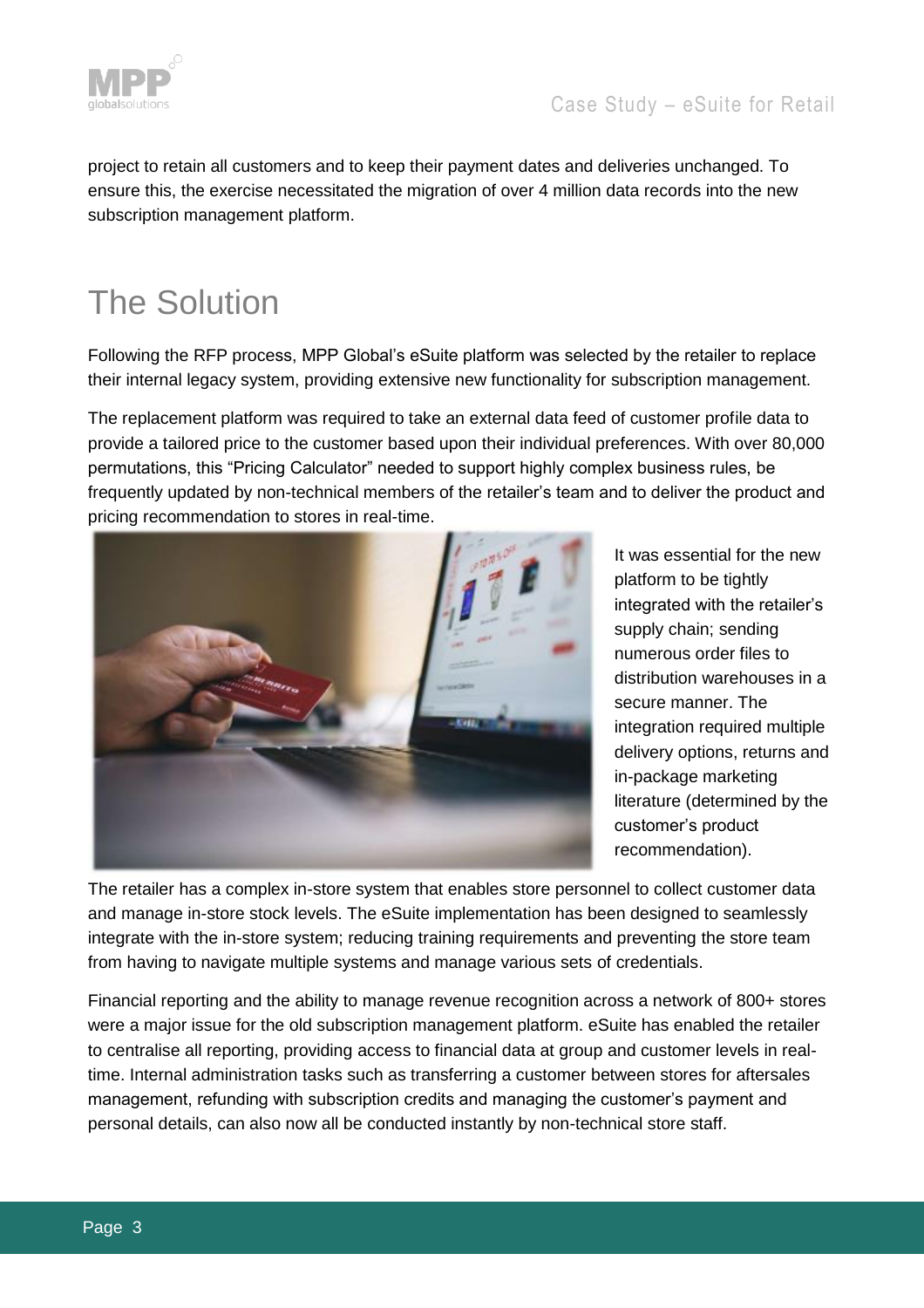

In future phases of the project, the company will provide customers with the ability to manage their account directly via an online self-care portal. Self-care pages are provided as standard by eSuite; with the intention of minimising the burden on customer support centres and all the associated costs.

The legacy platform was only able to support UK Direct Debit as a payment type, with all mandates managed offline. Each time a new customer was signed up to the subscription scheme, the store would fax a copy of the signed Direct Debit mandate to Head Office for processing. By introducing eSuite to manage the end-to-end subscription lifecycle, the retailer takes advantage of paperless, electronic mandates, significantly reducing storage and management overheads.

The project also added SEPA Direct Debit for European customers, and Credit/Debit Cards to the list of supported payment types. This increased breadth of payment options has enabled the retailer to open their offering to a wider target audience.

The company operates in a highly competitive retail sector which meant a key focus of the project was to introduce promotional tools to the retailer's marketing team. As standard, eSuite provides the company with the ability to run subscription trial periods, percentage and fixed price discounts and group discount offers. The retailer expects the introduction of this marketing functionality to aid their ambitious growth targets to increase subscription revenues by 20% year-on-year over the next 5 years.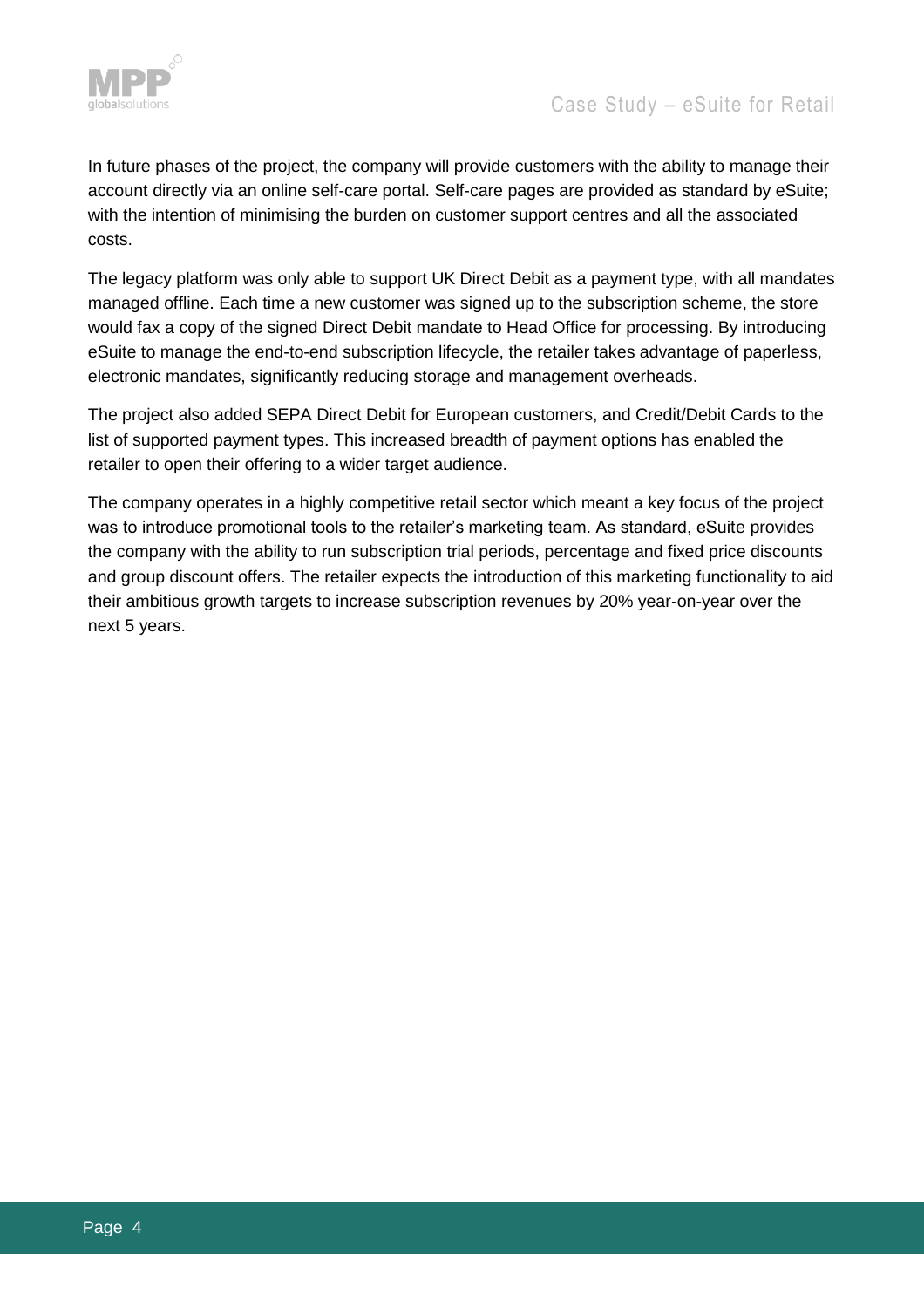

# Project Goals

#### Remove Legacy Infrastructure

To replace a legacy subscription management platform with a flexible, future-proof alternative that enables the retailer to create and manage a growing portfolio of subscription schemes. The company sought freedom to create products, price points and promotions from a single platform, without any technical limitations restricting their creativity.

#### Create Internal Efficiencies

A single, dynamic platform that can be utilised by store personnel, product owners, call centre operatives and marketing teams. All data should be updated in real-time so that changes can be made by one division and then immediately viewed and actioned by team members in other areas of the business. This enables the retailer to minimise training overheads, remove duplicate technical processes and reduce "technical debt".

#### Protect a Successful Revenue Stream

A key focus of the project was to protect the retailer's existing customer base of over 1 million active subscribers. All customers must be retained, have their subsequent renewal processed as expected and their current pricing model honoured. The customer should not need to re-enter any personal or payment information, so as far as they know there have been no changes to the company's internal architecture or processes.

#### Look to the Future

The company operates in a fast-moving, competitive retail sector. To maintain their position as the dominant player in their sector, the new subscription management platform needed to provide the retailer with greater ability to acquire new customers with offers and incentives, whilst providing the necessary tools to foster and reward their existing loyal customer base.